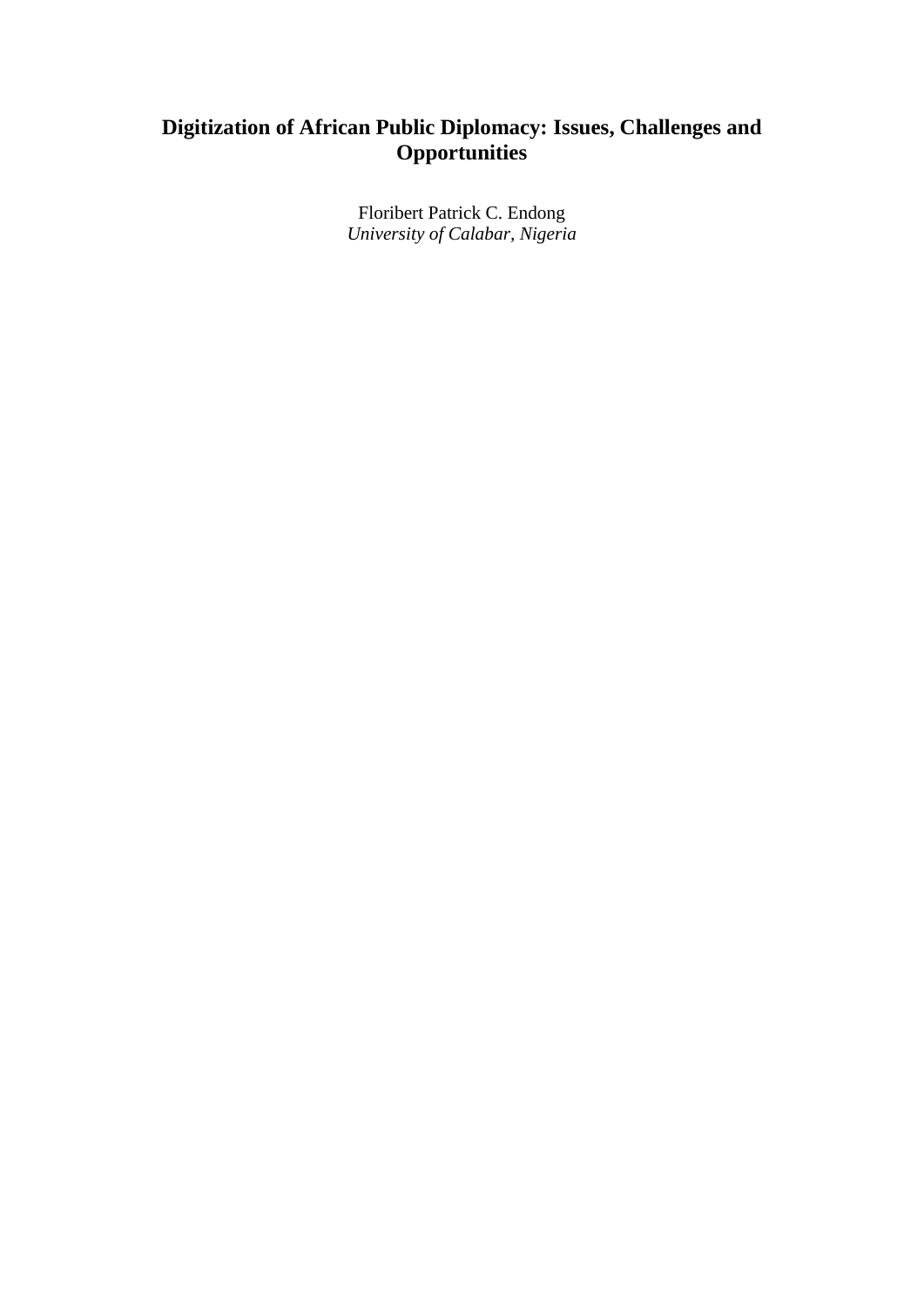according to Hockin and Mellisen, too complex that such terms as "digital diplomacy", "virtual diplomacy", "data-diplomacy" and "e-diplomacy" – often used to describe them (the changes from analogue to digital habit among diplomats) – appear somehow insufficient or kinds of euphemisms. Hockin and Mellisen write:

[the adoption of "digital" habits] takes time, and for technological enthusiasts to simply proclaim the arrival of a 'new statecraft' in the form of what is variously termed e-diplomacy, digital diplomacy, cyber diplomacy and 'twiplomacy' is too simplistic. Paradoxically, greater complexity encourages Nescafé-school analyses and the search for simple explanations about what is happening to diplomacy as the regulating mechanism of the society of states. As in other epochs of fast technological change, the lure of quick fixes addressing multifaceted processes of change in diplomacy appears almost irresistible at the opening of the 'digital age'. [1, p.9]

Thus, according to the above scholars, the term digital diplomacy is just an attempt to simplify a phenomenon which is more complex and encompassing. Better, it (the concept of digital diplomacy) represents humanity's tendency of putting technical concepts in rather simple terms to ensure greater understanding of the complex changes the world is everyday witnessing or undergoing.

By implication, one may say it is hard to advance a universally accepted definition of the term "digital diplomacy". However, to facilitate discussions in this paper, e-diplomacy will be construed as the growing use of information and communication technologies (ICTs) and the social networking sites by countries of the world in a bid to achieve their respective foreign policy goals and practice public diplomacy. If digital diplomacy enables countries to practice their public diplomacy, it means it aims among other things at facilitating countries' communication with foreign publics in view of (i) accomplishing their foreign policy goals and (ii) creating such positive climate among these publics that can facilitate the acceptance of their respective policies. In line with this, digital diplomacy is not only the act of using a new medium (the digital technologies) to communicate with foreign publics and conduct diplomacy. It is also a means to the establishment of a diplomacy of greater proximity. Indeed, through digital diplomacy, a diplomat may – perhaps through their Twitter account or Facebook profiles – establish a dialogue between him/her and foreign publics. This is feasible through responding constantly to posts on their Twitter or Facebook profiles. Such dialogue is of course, more strategic than the monologue of Public Diplomacy which most often happens in contexts where "analogue" approaches to diplomacy are applied.

The dialogue is also more strategic than the monologue as it offers greater opportunities for interactions with foreign publics, a situation which is susceptible to facilitate the establishment of stronger relationship between the digital diplomat and foreign publics. Sharing corollaries, Al-Muftah, Weerakkody, Rana, Sivarajah and Irani construe digital diplomacy as:

The use of technology by nations to define and establish diplomatic goals and objectives and to efficiently carry out the functions of diplomats. These functions include representation and promotion of the home nation, establishing both bilateral and multilateral relations, consular services and social engagement. It encapsulates the adoption of multiple ICT tools over the Internet to support a nation's interests in other countries while ensuring that foreign relations are improved between the countries. [2, p.502]

Digital diplomacy is a global phenomenon but the dominantly Euro-centric character of the available literature tends to suggest that the concept of African digital diplomacy is more a myth than a reality. In effect, most of the scholars [see 1, 3-7] who have delved into discussing e-diplomacy focused their attention on the west (the activities of western MFAs and embassies), devoting very little attention to Africa. Even Africa digital diplomacy scholars such as Adesina [8], Nweke [9] and Mvai [10] have addressed issues related to this diplomatic trend/revolution in rather general terms, subtly downplaying the African experience. In tandem with this, the state of digital diplomacy in the African continent is by and large still a less explored path or rather, a less travelled road. It thus goes without saying that African digital diplomacy remains a good topic for reflection and discourse.

In this paper attention will be focused on showing how digital diplomacy is evolving in Africa amidst challenges and amidst remarkable efforts by specific countries and political leaders towards fostering it. Using secondary sources and some critical observations, the paper specifically x-rays the challenges and opportunities of digital diplomacy in Africa. Following this objective, the paper is structured into three main parts. The first section provides a critical exploration of the state of African digital diplomacy. The second section examines the challenges faced by digital diplomacy in the continent while the last section addresses the opportunities of the phenomenon.

# **2. African Digital Diplomacy: A Brief Overview**

As earlier mentioned, digital diplomacy has since the mid-2000s become a global phenomenon attracting the attention of politicians, international relations pundits and scholars from a variety of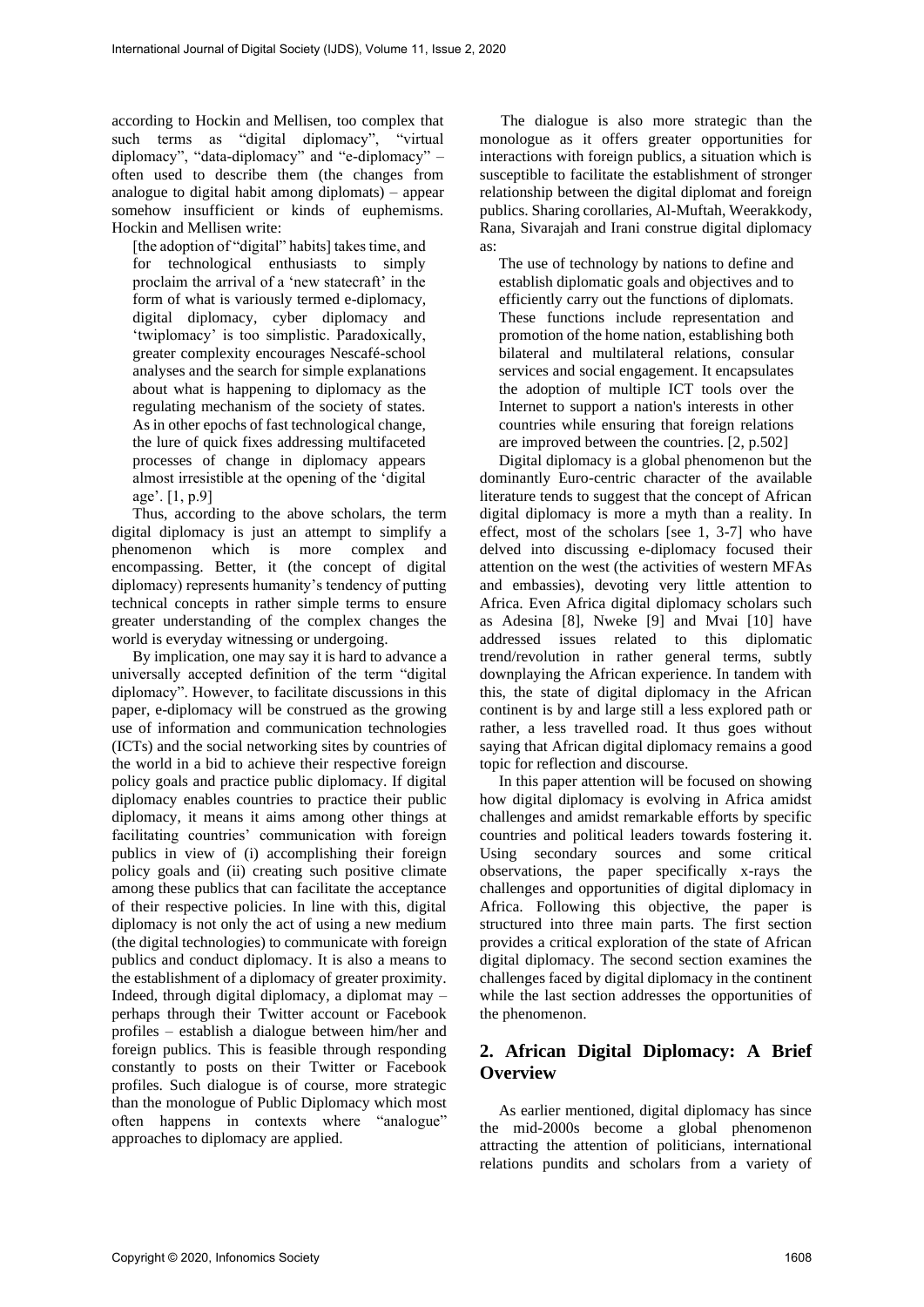disciplines. However, the available scholarship on the issue tends, by its mainly Euro-centric character, to suggest that the phenomenon is essentially western. Such literature also tends to intrinsically naturalize the myth stipulating that, while the west has remained the hottest spot of digital diplomacy, Africa continues to seriously lag behind and that, the continent is still yet to cover the first miles in the march towards the digital diplomacy Promised Land. That Africa is lagging behind in terms of Internet and social media penetration, openness to democratic values and traditions as well as in terms of technological innovations is a myth which has a degree of veracity and pertinence. But when it comes to the adoption of globalised Internet-based cultures and paradigms, the continent has since the mid 2000s struggled albeit insufficiently to "do like the rest of the world" and to "be like the west". Through this observable culture of copying ideas from the west or the rest of the world, a number of African governments have embraced digital diplomacy as early as in the mid 2000s [11-12]. Today, from Kenya and South Africa through Mali and Namibia to Rwanda, digital diplomacy has become a received idea in the African continent. The concept is therefore not new to governments, diplomats and diplomacy scholars within the continent. A number of research works indicate that African MFAs have en masse migrated to social networking sites. According to Ilan Manor many of these MFAs are as active on online platforms as their western counterparts [11, 13]. This, according to the Manor, is evidence suggesting that the first order digital divide between Africa and the rest of the world is considerably narrowing.

Another 2015 study carried out by Kampf, Manor and Sergey, sought to empirically establish the fact that although African countries generally have a low Internet and social media penetration (ranging between 1.9% in Rwanda to 47.3% in Kenya), their MFAs operate websites, Facebook accounts and Twitter channels in view of achieving their foreign policy goals [14]. These African MFAs attract audiences to their social media account in the same ways the western counterparts do and in some cases, they even demonstrate greater online activity than their Western counterparts. The study revealed that as at the time of the investigation, Ethiopia's MFA had 34.6k followers on twitter; Kenya's MFA enjoyed 52.8k followers while Rwanda's MFA had 16k followers. The result of Manor's investigation somehow confirmed an earlier study he carried out the same year with two of his peers, in view of comparing three African countries' MFAs and their counterparts from Poland, the United Kingdom, America and France among other nations, this in terms of use of Social Networking Sites (SNSs) for diplomatic purposes. The study revealed that:

African MFAs [considered in the study] were found to be among the most active on SNS, suggesting a narrowing of some aspects of the digital divide. While African countries may lag behind Western countries in terms of internet penetration, computer infrastructure and internet accessibility, African governments seem to be equally active and as committed to engagement as their Western counterparts, if not more so. [14, p.13-14]

Kampf, Manor and Sergev's survey – like many other studies done by afro-positivist scholars – tend to paint a positive picture of African digital diplomacy; but the truth remains that all is not well with ediplomacy in the continent. Many studies rather reveal myriads of problems in the sector that beg for urgent attention [8, 12, 15]. In effect, despite the growing penetration of social media and the Internet in the continent, African digital diplomacy is yet to really catch on, or to be very vibrant. Since the year 2013, the continent has appeared as the fastest growing region in terms of mobile band [16]. The continent has also witnessed a growing number of MFAs which leverage the Internet and the social media for diplomatic purposes. Yet, many African leaders and diplomatic missions still do not have Facebook, Twitter or Instagram accounts. Also, many African governments and countries are not online. Some even seem to still be phobic to sophisticated forms of digital diplomacy.

A 2019 survey conducted by Twiplomacy, reports efforts by specific African leaders such as Kenya's Uhuru Kenyatta, Ghana's Nana Akufo-Ado and Rwanda's Paul Kagame towards using social media platforms such as Twitter, Facebook and Instagram for diplomatic motives [17]. The study reveals that while the Kenyan president has a very large number of followers on Twitter (7 Million followers), Rwanda's Paul Kagame is amongst the most conversational on Twitter. Kagame has 2.5 Million followers on Twitter, Facebook and Instagram combined. The same study reports that Ghana's Akufo-Ado has 421k followers on Instagram. If the three leaders mentioned above exemplify the class of African leaders who are digital diplomacy enthusiasts, many of their counterparts continue to lag behind in the use of the most basic forms of digital diplomacy. Twiplomacy notes for instance that the leaders of Eritrea, Mauritania and Swaziland are not on Facebook [17]. A related deplorable fact is that, the MFAs of many other African countries use the social media in a way which is rather mundane and not exclusively for foreign policy and diplomatic communications. In most cases, communications initially conceived for the consumption of domestic publics are used for diplomatic purposes when needs arise.

The current COVID-19 pandemic is, to an extent, one of the recent events which more or less paradoxically, have been a blessing to African digital diplomacy. The travails, restrictions and models of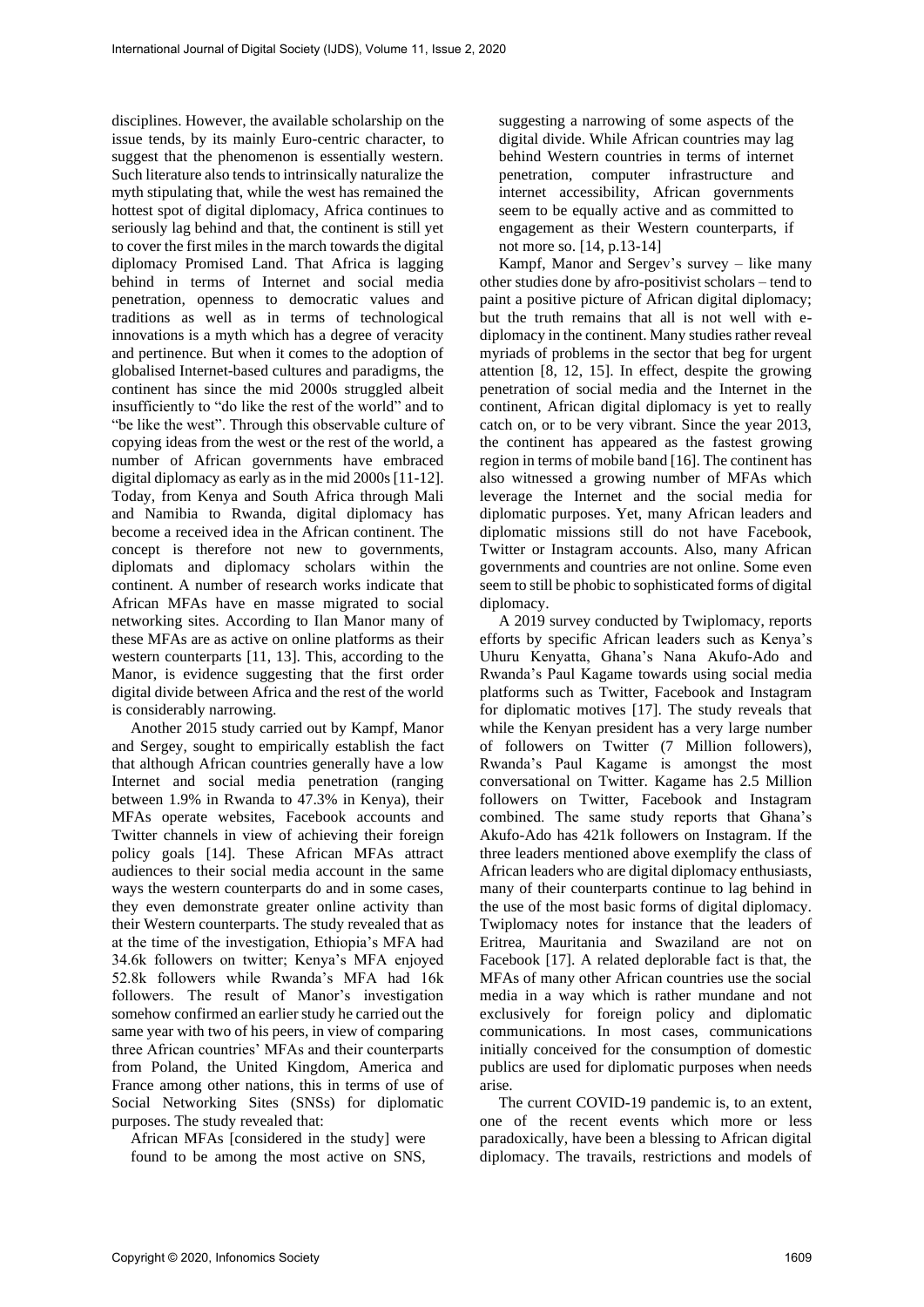social distancing engendered by the pandemic seem to have forced virtually all African countries' MFAs, embassies and diplomats to accept to go through the great trek of digital diplomacy. Even countries which had most often been lukewarm or phobic to the use of sophisticated forms of digital diplomacy seem not to have had any better choice but to make digital diplomacy one of their premier public diplomacy "fetishes". In tandem with this, African presidents, diplomats and MFAs have with trepidation, learned to integrate digital tools to their *modus operandis*. These last months, most of them have for instance been forced to design their bilateral or multilateral meetings in virtual mode. Thus, concepts such as virtual conferences, virtual meetings and teleconferencing have "overnight", and due to the unpredictable constraints of the Corona pandemic, become more standard ways of designing negotiations and communication forums. An egregious illustration of this prompt resort to sophisticated forms of digitally assisted negotiation and communication forums is the Extraordinary Session of the ECOWAS Heads of State and Government which held on the 22 to 23 of April 2020. This conference was held through teleconferencing [18]. Another good example is the Heads of States Consultative Meeting of the East African Community which was similarly held through teleconferencing on May 12, 2020 [19]. Other examples include South African president Cyril Ramaphosa who attended the March 2020 edition of the G20 Summit not physically but virtually.

Thus, the COVID-19 pandemic somehow forced African countries' leaders, diplomats, embassies and MFAs to leap into an era of digital diplomacy, embracing en masse and with trepidation, Internetbased traditions (notably virtual meetings and virtual multilateral conferences) that had long ago become common in western countries. The pandemic thus enabled African countries to quickly conduct a diagnostic of their diplomacy and to somehow see the urgent need for greater efforts towards a more entrenched practice of digital diplomacy on the continent. The simple fact that most African critics and even diplomats described African MFAs and embassies' prompt resort to paradigms such as virtual multilateral and bilateral meeting and virtual conferences as a kind of novelty or as an unprecedented change should tell one that African diplomacy has for years been stuck into the old paradigm-based use of conventional channels. It therefore goes without saying that even though African countries seem to have been 'conscientized" or "reformed" by the COVID-19 pandemic towards seeing the imperative to fully adjust and be at breast of the current digital revolution, all is still not well with African digital diplomacy. The industry faces numerous challenges that will be addressed in greater details in the following section of the paper.

# **3. Challenges of African Digital Diplomacy**

It is hard to see a cultural revolution or a technological innovation which is totally problem free or which does not give birth to some mitigated issues. In line with this, digital diplomacy has been faced with a myriad of challenges in the west the same as in Africa. In this section four principal challenges to digital diplomacy in Africa will be x-rayed. These challenges include poor policy formulation, low Internet penetration and rural-urban digital divide, digital illiteracy among MFAs and low democratic culture.

### **3.1 Poor Policies and Negative Attitudes towards Digital Diplomacy**

Authors such as Hockin and Mellisen [1]. Flanagan [5] Stanzel [20] and Benyam [21] describe digital diplomacy as a kind of "disruptive innovation"; disruptive in the sense that it entails constant and unprecedented changes dictated by the most current innovations in information technologies. It also entails adjustments that will, among other things, require a high degree of flexibility from States, diplomats and MFAs. As noted by the *Digital Diplomacy Review*, e-diplomacy is a process of transformation which is dictated by a digital zeitgeist and which necessitates constant dynamism in MFAs and embassies' attitude towards sophisticated forms digital culture. The *Review* actually concedes that:

Digital diplomacy', is a means to "understanding disruption". In an era of disruptive innovation, […] rapid technological change, ubiquitous connectivity, big data, machine learning, algorithmic governance and digital literacy; diplomats, leaders and ministries started adopting what the digital zeitgeist necessitates: transformation. In the process of digital transformation, some political leaders and MFAs which are early adapters, geeks and quick learners seem to lead the way. [21, p.11]

From many indications, African MFAs, embassies and Heads of States have for the most part lacked the dynamism and flexibility needed to keep pace with new digitally driven cultures in the domain of diplomacy. In an era of supersonic digitally driven changes, many are slow, unsure and even still phobic to very sophisticated forms of digital diplomacy. While some of them negatively distinguish themselves by their online absence, others are simply not very active on social media. In 2019 for instance, a survey conducted by Twiplomacy revealed that Eretria, Namibia and Swaziland were not on Facebook [17]. The same survey revealed that only few African leaders (notably Paul Kagame of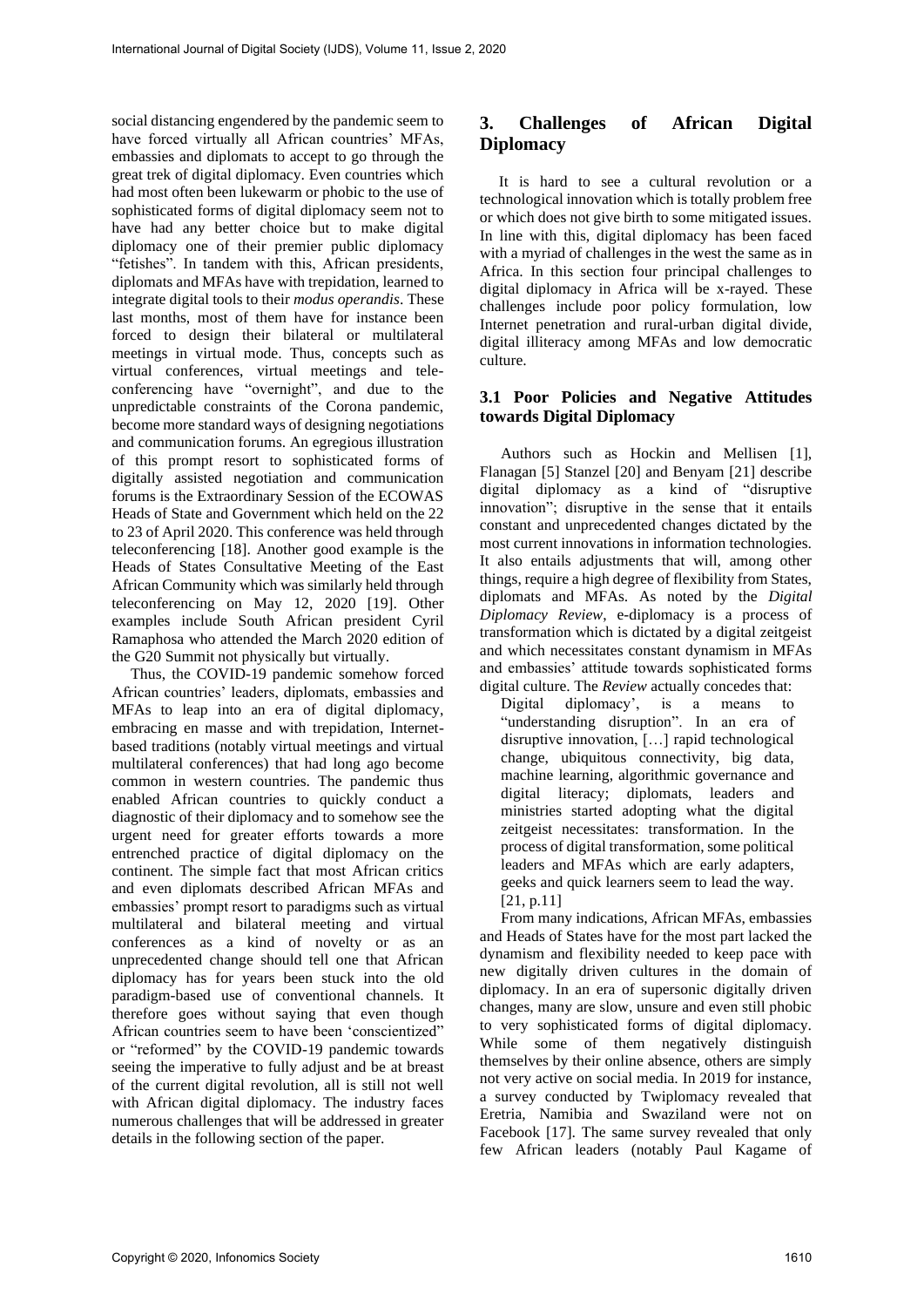Rwanda, Nana Akufo-Ado of Ghana and Uhuru Kenyatta of Kenya are either very active on social media and/or have millions of followers on such networking sites as Facebook, Twitter and Instagram. The same handful of African presidents and MFAs keeps on being rated high in Twiplomacy survey (as seen in the observer's 2015 survey), while the bulk of other diplomatic institutions of the continent remains less susceptible to adopt innovative and sophisticated forms of diplomacy.

Many of these slow-to-change African MFAs and embassies create Facebook, Twitter and Instagram account but are less or not conversational on social media platforms. Other do create websites which are just poorly designed and incidents of digital diplomacy on these online platforms mostly happen in flashes. In line with this, Adesina rightly observes that although African foreign ministries are struggling to be present and active online, "the percentage of African countries maximizing the potentials of digital diplomacy is negligible. Many African leaders do not have Facebook or Twitter accounts" [8, p.7]. The 2017 to 2019 reports of Twiplomacy share corollaries [17].

All the evidence mentioned above tend to suggest that there is still need for African countries to review their digital diplomacy policies or attitudes. The case of African countries that are totally absent from online platforms or which do not have Facebook, Twitter and Instagram accounts (see Eretria, Namibia and Swaziland discussed above) could, to an extent be viewed as a sign pointing to the truism that, African diplomats are rather retrograding or lagging behind as far as being at tune with our digital world is concerned. They give the impression that they have much to learn from contemporary rock stars, celebrities and socialites (including those of African descent) who leverage the social media expertly and have tens of millions of followers on such online platforms.

# **3.2 Poor Training and Digital Illiteracy among African Diplomats**

The emergence of digitization in virtually all sectors of human life on earth warrants that training in all domains of human endeavor integrates modules in digital literacy or digital fluency. The field of diplomacy is no exception. As noted by Flanagan, "the iGeneration has more opportunity than any generation before to understand the[ir] world, to engage with the[ir] world and to shape the[ir] world" [5, p.9]. In line with this, the diplomat is compelled to develop the "reflexes" of the iGeneration to survive and be relevant in the domain of diplomacy. That usually comes as a consequence of effective training which may enable him or her (the diplomat) be a digital migrant, what Flanagan calls the "Naked diplomat". Flanagan writes: "the Naked Diplomat has a smartphone to protect his modesty. But also the skills that have always been essential to the role: an open mind, political savvy, and a thick skin. He or she will learn the language of this new terrain in the way he or she has learnt Chinese or Arabic" [5, p.10].

In many African countries the training of diplomats does not always integrate capacity building in the use of the ICTs. Meanwhile, these diplomats are mostly not of the iGeneration, (to employ Flanagan's terms) or digital natives. In a largely conceptual study carried out on the training of African diplomats, Manor observed this problem and presents it as the root of a second order digital divide between African diplomats and their counterparts from the West [11]. Manor specifically contends that staffers at most African countries' MFAs (particularly those representing very poor countries) do not have sufficient familiarity with the online environment and so, have a very limited digital fluency or literacy. This reduced digital fluency hampers their effective leverage of digital diplomacy. As Manor puts it, contrary to staffers at the UK Foreign Office who may have (i) had access to the Internet for more than two decades, (ii) opened a Hotmail email account while they were in Middle School and (iii) even used PCs throughout most of their education, most MFA staffers in smaller and poorer African nations may still "find it harder to fully harness the potential of social media and use it as an effective tool for information gathering and policy making" [11].

Worse, the study of digital diplomacy as a course is still either a mirage, a dream or a yet to be received idea in most African countries. In effect, the teaching of digital diplomacy seems for the moment, to be an idea African diplomacy scholars are yet to strongly push for. In a paper devoted to how the COVID-19 pandemic has turned out to be an opportunity for African digital diplomacy, Wekesa shares corollary as he contends that there is a need for the inclusion of digital diplomacy courses in cognate university degree programs in African universities [15].

#### **3.3. Digital Divide**

The African continent has witnessed a remarkable Internet and social media penetration these last years (this will be treated in greater details in the sub-section devoted to opportunities). The continent has also witnessed a growing number of African foreign ministries and embassies embracing the Internet and the social media such as Facebook, Twitter and Instagram to achieve their foreign policy goals. In spite of these positive developments, the percentage of African nations maximizing the potentials of digital diplomacy is relatively low for reasons which among other things, include digital divide.

By definition, the term digital divide refers to a situation where there are inequalities in access to, and/or ability to use information and communication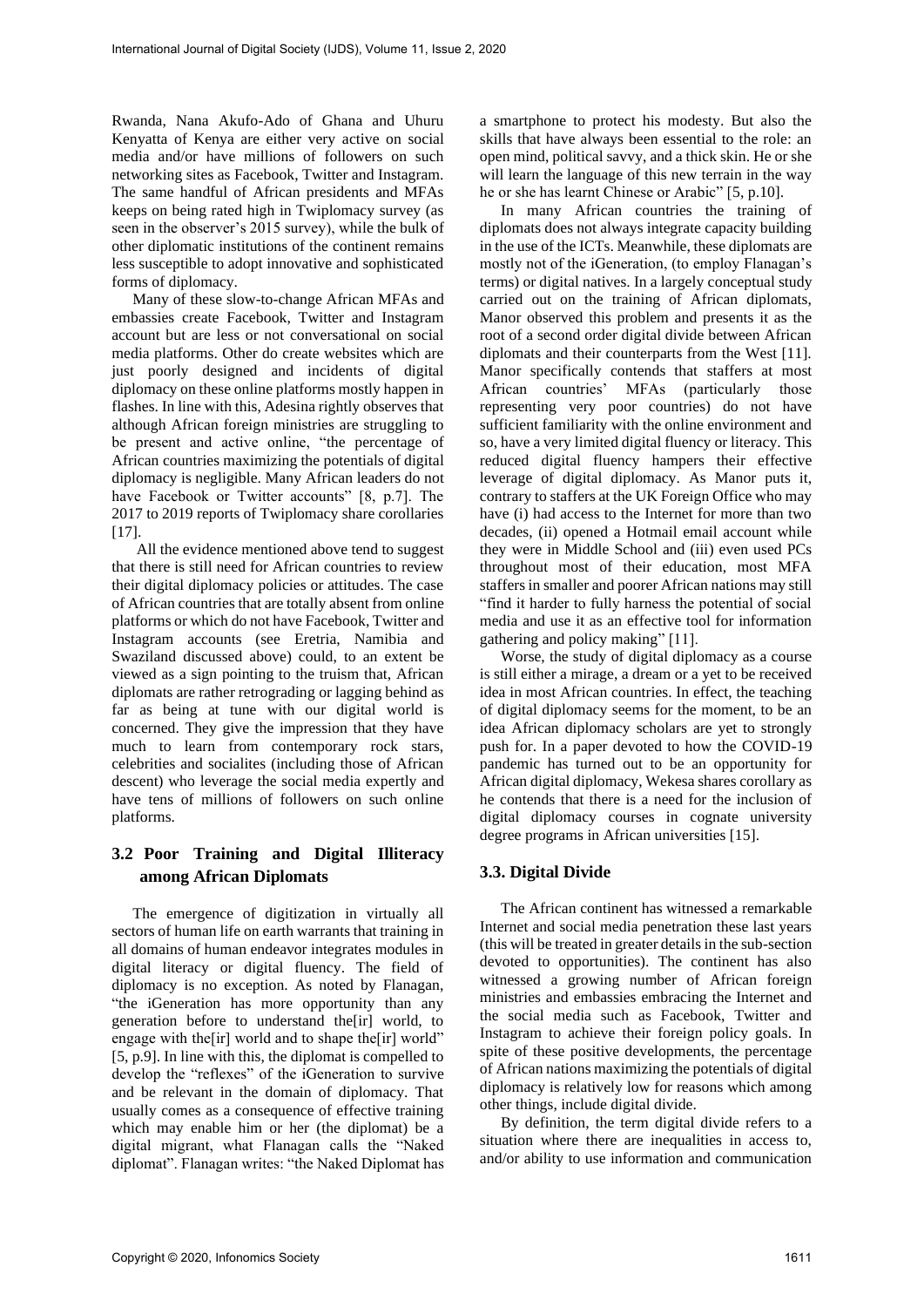technologies. This divide may be between countries, continents and people in a national territory. The digital divide concept points to the myth that the Internet has not evenly spread to all the sub-regions of the world. The concept is made plausible by the fact that Africa has these last years had the lowest Internet penetration [22]. Apart from countries such as Kenya, Rwanda and South Africa which have made efforts to narrow the gap between Africa and the other parts of the world in terms of Internet penetration, most countries within the African continent have had penetrations that hardly exceed 30%. The rate of Internet penetration in Africa remains the lowest in the world as it is estimated at 26.5% compared to 70.5% and 87.7% respectively in Europe and North America [22]. In the same line of argument, the ITU's 2019 *Measuring Digital Development* states that only 28.2 per cent of Africa is online [23]. The report adds that such Internet presence or use is the lowest in the world. Still in guise of showing the gloomy state of Internet penetration in Africa, the report adds that Africa's offline population is about 71% compared to Europe's own which is 17.5%.

What makes the above scenario worse is the fact that, the digital divide between rural and urban regions is even accentuated in African countries. In tandem with this, Mahler, Montes & Newhouse state in their World Bank commissioned report titled *Internet Access in Sub-Saharan Africa* that rates of Internet access are generally lower in localities situated outside the capital cities of African countries [16]. The trio of researchers attributes these low rates of Internet access in rural zones to lack of access to electricity particularly among poor rural dwellers. Another reason justifying the low Internet penetration in both rural and urban regions in the continent is the low levels of Internet affordability coupled with the relatively reduced level of political will to arrest this low Internet affordability issue. In effect, Internet affordability has since the early 2000 remained low in the continent. In 2017 for instance, Dahir lamented this Internet un-affordability issue noting that in many African countries (notably Mali), national broadband plans either sit unendorsed while in other nations, (notably the Gambia), they are outdated [24]. Dahir also observed that out of 58 African countries, only Mauritius featured in the top 10 of the index tracking "affordability drivers". Internet connection has since the early 2000s not been affordable for most Africans. Honorary Chair of Alliance for Affordable Internet (A4IA) shares corollary thus:

While it is heartening to see the progress made by some [African] countries on the Affordability Drivers Index, overall, the results make for disappointing reading. The low scores across the board show just how far we [are] left to go toward developing and putting into place the policies necessary to reduce broadband prices and expand access. Yet progress is

possible — countries like Rwanda are testament to this. [22, p.3]

Most if not all African MFAs and embassies have access to the Internet as well as the abilities to finance Internet-based strategies to achieve their foreign policies goals. Thus, Internet penetration does not really reflect the volume of African MFAs' online activities. However, the level of Internet penetration gives a clue about the size of pockets of their citizens that may be reached through online-based communication strategies. It also gives observers an idea about the size of African audiences that may be reached by Africa-based embassies through online communication strategies. It goes without saying that if the Internet affordability remains low in Africa, less people will continue to have access to the Internet and the size of possible receptors of African MFAs' online communications will continue to be reduced. Also, it is fair to speculate that if rural-urban digital divide continues to widen, the possibilities for African MFAs and embassies to communicate with African publics will be confined to urban *internautes*. Thus, the digital divide and low Internet affordability in African countries are susceptible to affect or reduce the effectiveness of the Internet-based public outreach strategies deployed by Africa MFAs and embassies.

## **3.4.The Absolute Top-Down Process of Public Diplomacy**

Two of things that make digital diplomacy an uneasy game are the facts that (i) e-diplomacy requires MFAs and embassies to react on events on the fly and (ii) it is fraught with uncertainties. We are in era arguably considered as a time of post truth. Rumors and disinformation nowadays abound and move much faster today than 10 or 20 years ago. MFAs and embassies are more than ever, compelled to get ahead of events and act fast to avoid communication gaps that may lead to misunderstanding and negative perceptions of MFAs' activities and negative reactions from foreign publics. Foreign publics now expect embassies and governments to act promptly to clear doubts among foreign and diasporic publics as well as to redress grievances and satisfy these publics' demands. This can really be possible when government and MFAs adopt liberal policy-development processes such as the "open policy formation" which Heinbecker and Palamar describe in the following terms:

This approach consciously tries to bring citizens into the foreign policy-making process, recognizes that there are good ideas and smart people outside of government as well as inside, seeks to tap into outside sources of expertise and tries to develop an innovative culture within government. This is accompanied by a similar process within departments, which involves breaking down hierarchies and silos,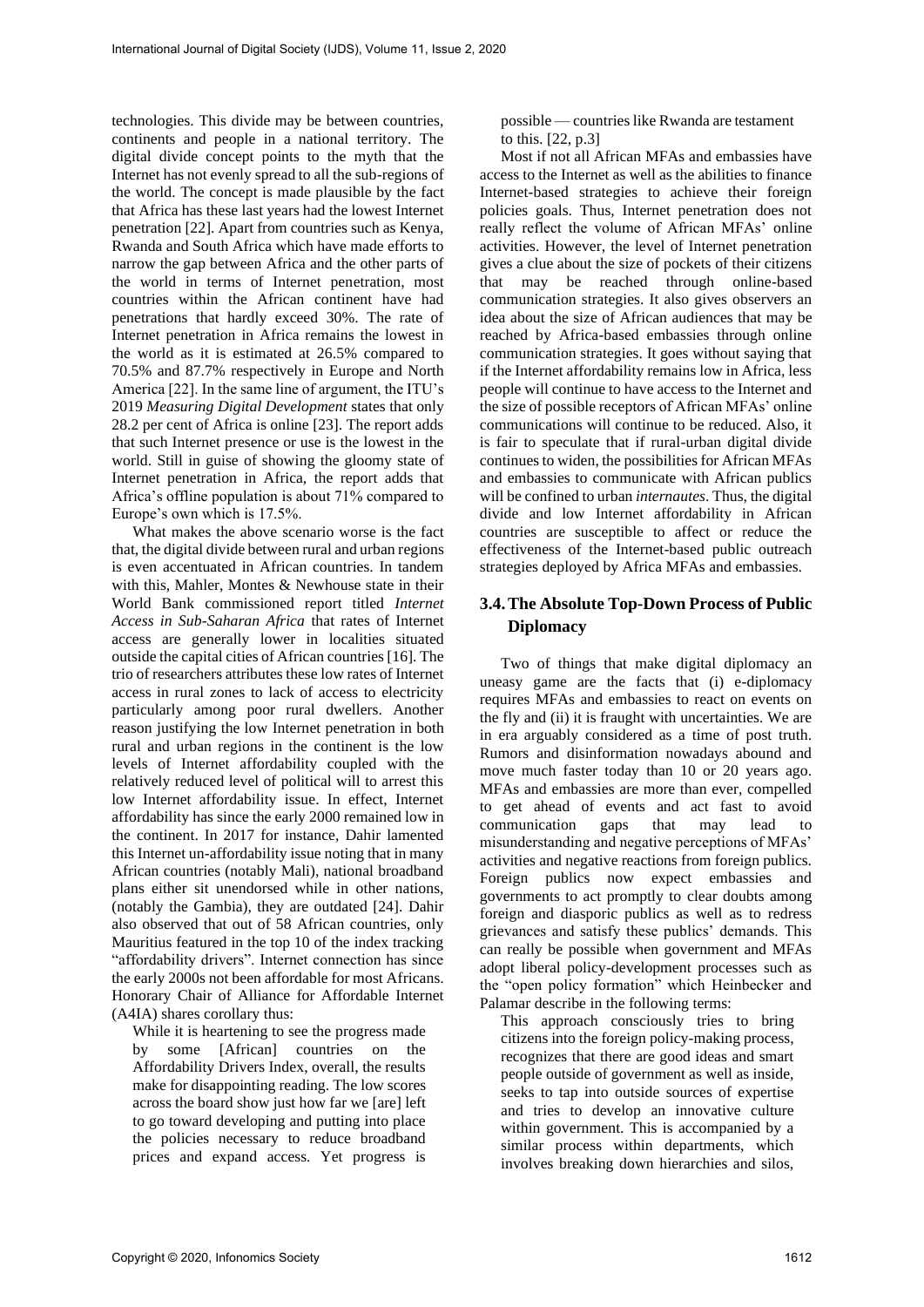and encouraging colleagues with relevant expertise and experience from across the department (and even from across the entire government) to collaborate on projects. [6, p.9]

Contrary to making the "open policy formation" doctrine the centre piece of their *modus operandis*, most African countries' MFAs and embassies tend to follow a to-down process in pursuit of their public diplomacy goals. By such a process, the government fully controls the country's diplomatic narrative and mostly does not allow the embassies or diplomats to talk on their own on issues concerning the country and its foreign policy. Such model of policy formation does not also permit unauthorized communications by junior staffers of the MFAs even when senior staffers have a degree of freedom to express their positions on issues regarding the country. In such conditions, foreign ministers and embassies' communications on burning issues are most often retarded as most governments are often too careful not to divulge an information that may be prejudicial to their country. During the 2015-2016 Ebola in Sierra Leone and Liberia for instance, it was observed that the Liberian and Sierra Leonean MFAs and embassies to European countries were very slow in revealing information about deaths and the magnitude of the outbreak in their countries of origin. This made conditions favorable for the proliferations of rumors and conspiracy theories that fuelled waves of fear and epidemics of panic among Sierra Leonean and Liberian Diasporas in the west [25].

Another example happened in the ending part of the year 2016 with the "mysterious" disappearance of the then Malawian president Peter Mutharika. The president left his country in view of attending a United National General Assembly meeting scheduled to be held in mid September and only returned to his country on November 6 of that year, after waves of rumors around his death had already instill mistrust of his government in the hearts of both the domestic public and the Malawian Diaspora. The mysterious circumstances surrounding Mr. Mutharika's disappearance and the failure by his communications team to reveal his itinerary and whereabouts fuelled social movements such as the #BringBackMutharika hashtag. These movements which were initiated and supported by both the national public and the Malawian Diaspora illustrated the negative side of the absolute top-down process of public diplomacy.

# **3.5.Authoritarianism and Anachronistic Cyber Legislations**

Digital diplomacy has more chances to thrive in a country where there is a relatively high democratic culture. As noted by Rashika, democracy is both an enabler and one of the goals of digital diplomacy [26]. Indeed, digital diplomacy aims at "the creation of technologies to keep the internet free and open". It has

the related objectives "of promoting freedom of speech and democracy as well as undermining authoritarian regimes" [26, p.77]. In most African countries however, digital diplomacy – the same as egovernment and internet-based advocacy – is most often hampered by authoritarianism often manifested through the passing of anachronistic cyber laws or the institution of stringent cyber censorship which ultimately limit publics' access to the Internet and the social media. At various points in time, African governments have fantasized over controlling or regulating the Internet in a way as to asphyxiate online movements (citizen diplomacy) aimed at criticizing them. They have also tended to discourage movements aimed at popularizing political ideas (notably same sex marriage, LGBT proselytism) that are concurrent to mainstream thinking and popular cultural doctrines in their territories.

One way through which African governments have often autocratically suppressed citizen diplomacy is the institution of ad-hoc Internet shutdowns and the political intimidation of bloggers and political activists who dare criticize the government on online platforms. Such moves have been observed in Cameroon in 2011 and 2017. In the wake of the Arab spring, the Cameroonian government shut down Facebook and Twitter in a bid to stultify social movements which were still at an embryonic stage in its territory. In 2017, a separatist movement led by the Anglophone minority sprang up and leverage the Internet to spread controversial and sensational messages against the Cameroonian government. Once more, the Cameroonian government resorted to Internet shut downs in the English speaking zones of the countries in a bid to curtail the spread of what it presented as hate speech, fake news and unfounded criticism against it (the government). Similar scenarios of Internet shutdowns and muscled Internet censorship were also observed in Nigerian in 2015 as well as in Ghana, a country which ironically, is often considered as a model in terms of democracy on the African continent [24, 27- 28]. These muscled ways of censoring the Internet and of controlling social media communications affects the smooth practice of digital diplomacy in Africa.

# **4. Opportunities of African Digital Diplomacy**

African digital diplomacy is not only faced with challenges. Indeed, the digital culture has various prospects in the continent. Here, attention will be given to four of such prospects including (i) the growing popularity of the myth of smart society, (ii) the growing Internet penetration in the continent, (iii) the smartphone revolution and (iv) the rise of the post truth era.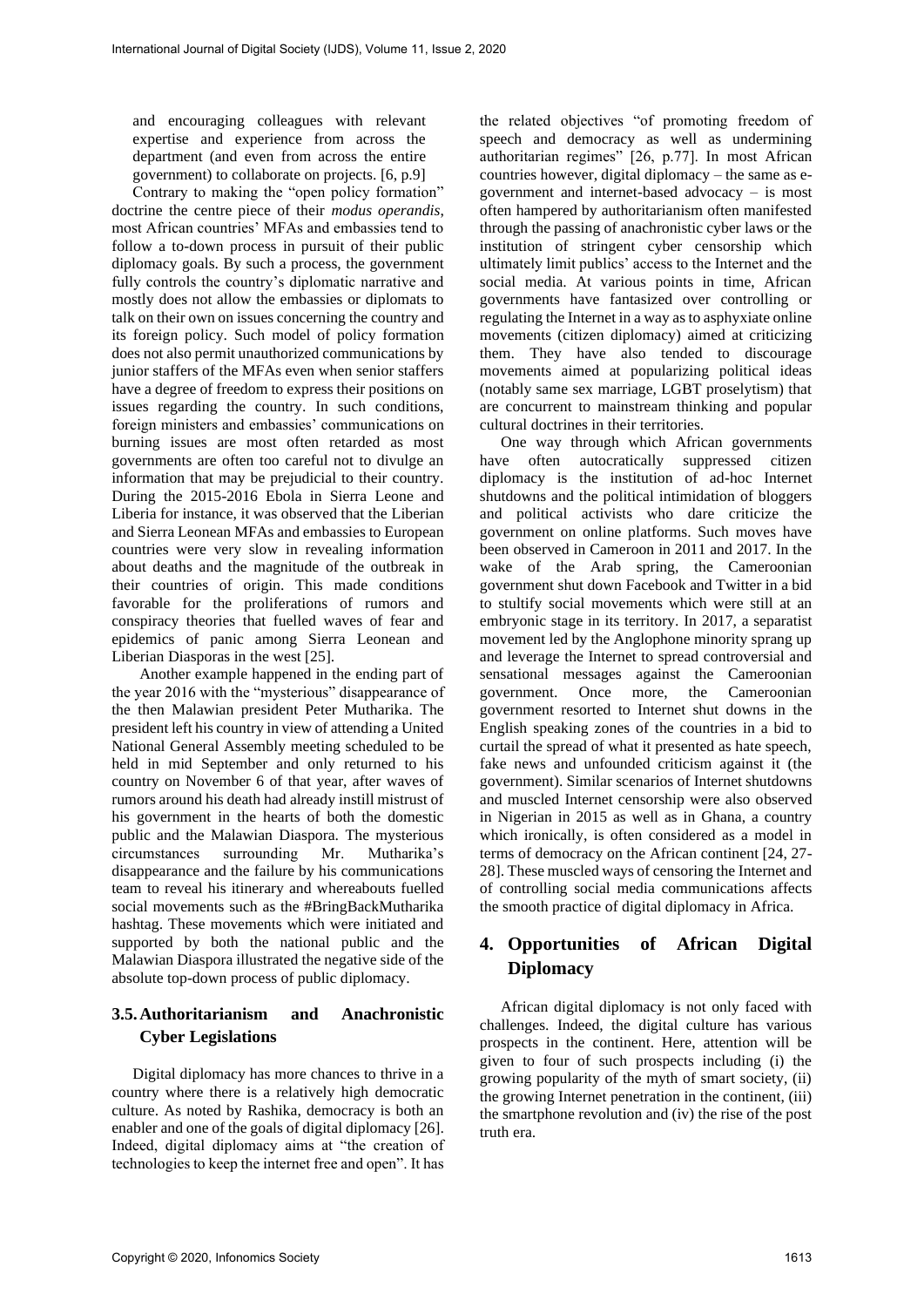# **4.1.The Acceleration of the 'Smart Society' Concept in Africa**

A number of recent developments in the world such as the ubiquity of ICTs and digitization, the new progresses in the domain of artificial intelligence (AI) and the introduction of G5 among others have come to give greater credence to the 'Smart City/Society' myth. By this myth, the world is progressively becoming a "smart environment", with countries of the world becoming *smart societies* and their urban spaces, *smart cities*. This follows the premise that "smartness" has been achieved in various key domains of life on earth, as seen in concepts such as smart agriculture, smart schools/learning, smart car and smart building among others. This also follows the conception of smart city developments such as the Giga projects under construction in Saudi Arabia, the Masda in Abu Dhabi, the Smart Japan ICT Strategy and the Smart Thailand 2020 among others.

By definition, a smart society is a way of reimagining the urban space. The term concretely refers to the use of very sophisticated technologies and data analytics to make cities and countries more suitable and efficient. According to the ITU, it is "the state where the quality of citizens and efficiency, productivity and competitiveness of society get dramatically improved via a widespread use of advanced ICT such as mobile, sensing, artificial technologies" [29, p.1]. Smartness in this context entails at least four principal things: (i) the adoption of autonomous operation via a sensing technology, (ii) the adoption of artificial intelligence via a machine learning technology, (iii) the delivering of ubiquitous services at any time and any place via mobile technology and (iv) the provision of user-centric services through constant communication between providers and consumers.

Like in other regions of the world, the smart society concept has of recent become popular in Africa thanks to a plurality of specific projects. One of such projects is the Smart Africa Initiative which was born out of a summit held in Kigali (Rwanda) in 2013. The Initiative culminated in the adoption of the Smart Africa Manifesto document by 7 heads of States (namely Rwanda, Kenya, Uganda, South Sudan, Mali, Gabon, Burkina Faso) and which was later ratified in 2014 by the remaining African Heads of States at the General Assembly of the African Union. As stated in its Manifesto, the Smart Africa Initiative aims to:

- i. Put ICT at the centre of national socioeconomic development agendas of Member States;
- ii. Improve access to ICT especially broadband;
- iii. Improve accountability, efficiency and openness through ICT promoting the

introduction of advanced technologies in telecommunication;

- iv. Put private sector first; and
- v. Leverage ICT to promote sustainable [30].

Thus, the Initiative highlights policy, access, egovernment, private sector/entrepreneurship and sustainable development as the five pillars which are to be based on the use of the ICTs. The Smart Africa Initiative has reverberated through the efforts of countries such as Rwanda which for some years now has introduced ICTs in almost all vital sectors of its economic including diplomacy, in order to ameliorate the lives of its citizen. Concretely, Rwanda has embraced the *smart city*/*society* concept by introducing the Wi-Fi in public transportation, the cashless payment in public transport as well as by launching its e-government platform called *Irembo* through which Rwandans have been enjoying essential public service. In addition to this, the country has popularized the use of mobile money applications to pay for water and electricity as well as for the payment of taxes. Such introduction of the digital has also been seen in the domain of Rwandese diplomacy [10].

Of recent, the COVID-19 pandemic has revived the smart Africa myth, motivating governments from Rwanda to Cameroon and from Senegal to Nigeria to give a greater attention to the application of the ICTs in key sectors of their economies, from education through banking to diplomacy. The COVID-19 pandemic actually galvanize these countries to seriously seek or to at least view the need to overcome the various barriers to the application of ICTs in key domains of their economies and to find creative multidisciplinary methodologies to make *smart society* principles the foundation of their socioeconomic development. In various parts of the continent (notably Cameroon and Nigeria) governments fantasized over introducing/fostering online education, smart schools and distance learning during periods of school closure, in a bid to save school years in their territories. In the domain of diplomacy, the same growing enthusiasm towards the use of more sophisticated forms of digital diplomacy was observed. Wekesa rightly observes that the COVID-19 pandemic contributed in turning the challenge of the limited application of ICTs in African diplomacy to an opportunity. The pandemic triggered a sudden and "conspicuous uptick in digital diplomacy" [15]. It plunged many African nations "into the deep end of the digital diplomacy pool". All these developments are unusual, but positive developments in the African diplomatic landscape. They indicate that, with sufficient political will, African countries can rapidly adapt to the disruptive "new normal" of global diplomacy. The developments are also evidence showing that the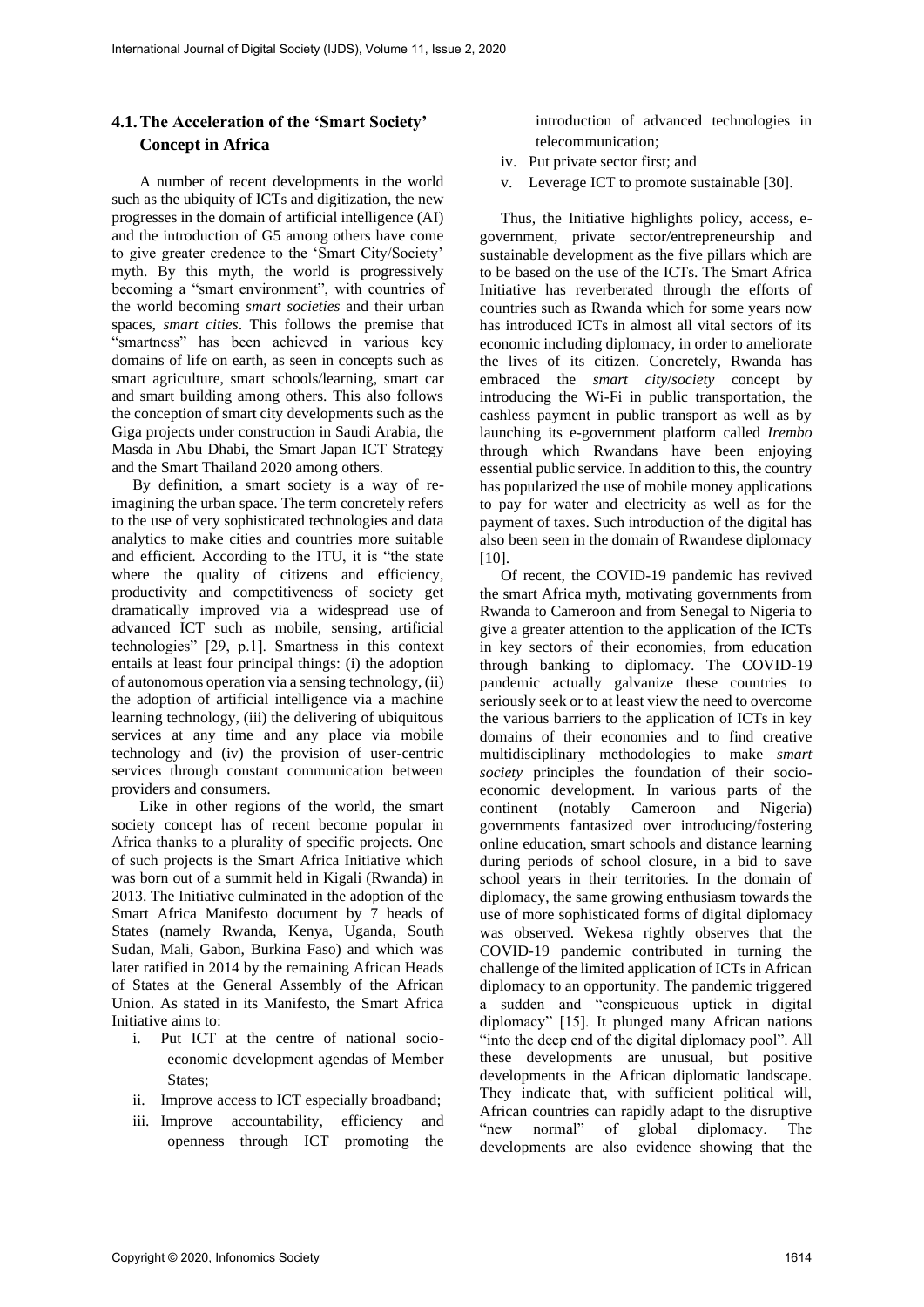acceleration of the smart city concept is an opportunity for the growth African digital diplomacy.

## **4.2. Growing Penetration of the Internet and the Social Media**

The digital divide between Africa and the West persists and has continued to be interpreted mainly as an indication that Africa is still lagging behind in terms of Internet and social media penetration. According to a recent report published in 2019 by the ITU, Africa is the continent with the lowest Internet usage rate [23]. It is also the continent with the lowest number of mobile phone ownership. Thus, from a comparative perspective, Africa still needs to make considerable efforts to enjoy the kind of Internet and social media penetration presently prevailing in the West or the rest of the world. However, the above scenario does not cancel the fact that over the years, levels of Internet and social media penetration in Africa have been rising. According to Kemp, Africa has witnessed the fastest growth rates in terms of Internet penetration in recent years [31]. This has been so as the number of Internet users across the continent has been increasing by more than 20% year-on-year. According to the Internet World Stats, Africa numbered an estimate of 522,809,480 Internet users by June 30, 2019. This number corresponds to a 39.6% Internet penetration in the continent and an 11.48% Internet growth since the year 2000. The same institution observes that Facebook users in the African continent could be estimated at 204,304,118 as at June 30, 2019 [32]. In the same line of thought, the *Digital 2020 Global Overview Report* estimates the number of African using the Internet at 33% of the continent's total population [33].

Besides the growing Internet penetration in the continent, there is a growing social media penetration supplemented by rising mobile connectivity. Internet World Stats notes for instance that Facebook penetration rate in the continent from June 2000 to June 2019 has been at 15.9% [32]. This trend has also been observed by Fraser-Molekivi and Senghor who conceded that as of 2009, over 40 percent of the population in the sub-Saharan Africa was already having access to mobile devices [34]. Moreover, various research works [see 11-12, 35-36] have established growing levels of access to mobile phones in the continent. Such growing access to the mobile has been called Smartphone revolution which is susceptible to facilitate not only e-cultures proliferation such as mobile governance (mgovernance) but also citizen diplomacy and digital diplomacy. As the founder of Icon Capital Partners, Mohindra Rajan (cited in Knowledge @ Wharton) concedes that, the increasing mobile connectivity witnessed in sub-Saharan countries actually points to the fact that, phenomena such as digital diplomacy, citizen diplomacy, e-participation and mobile governance (m-governance) will eventually surpass e-Governance in the years to come [37]. He notes that:

We feel that eventually [the] mobile is going to overtake [the] electronic because of the penetration of mobiles. Africa has never had landlines in numbers comparable to other parts of the world. Today, most of the mobile devices are smartphones. It's surprising, looking at the per capita income, but the smartphones are overtaking the normal phones. And the way smartphones are becoming cheaper by the day, we feel mobile government is the future. [37, p.45]

It goes without saying that growing levels of Internet and social media penetration coupled with rising mobile connectivity and high accessibility to Smartphones augur better developments in African digital diplomacy. Digital diplomacy is based on the use of ICTs. Any development in favor of their proliferation on the continent can only be an opportunity for digital diplomacy.

### **4.3. The (Re)Emergence of the Post Truth Era**

At first look, this factor merits to be treated as a challenge. But it is the conviction of this author that the post truth era is viewable as a challenge-turnedopportunity for African digital diplomacy. This is so as the post truth phenomenon has these last years motivated African governments, MFAs and embassies to increasingly resort to social-media driven communications to neutralize fake news or alternative facts that could tarnish their image on the international scene. There exist many examples of African governments, Heads of States/government, senior officials, embassies and diplomats that have, on the fly, deployed Internet based communications to debunk alternative facts around their countries or their activities; thereby laundering the image of their countries or inciting favorable attitudes from foreign publics or diasporic communities. Examples will be provided in the following paragraphs.

First and foremost, what is the so-called post truth era and how does it affect digital diplomacy? The term "post truth" denotes a situation where public opinion and popular discourse in a society are shaped less by objective facts than by personal beliefs and appeal to emotions. The term thus denotes a situation where humanity thinks less about facts and bases its perception of the world on personal beliefs and emotional instincts. Such a scenario unavoidably leads to the social discourse and the public opinion being fuelled or driven by "alternative facts" which could be fake news. Going by this understanding of the term, one can consider the post truth era to be an era driven by alternative facts as well as an era where just anything (correct or not correct) can become true. According to historian Harari, it is an era where *"*not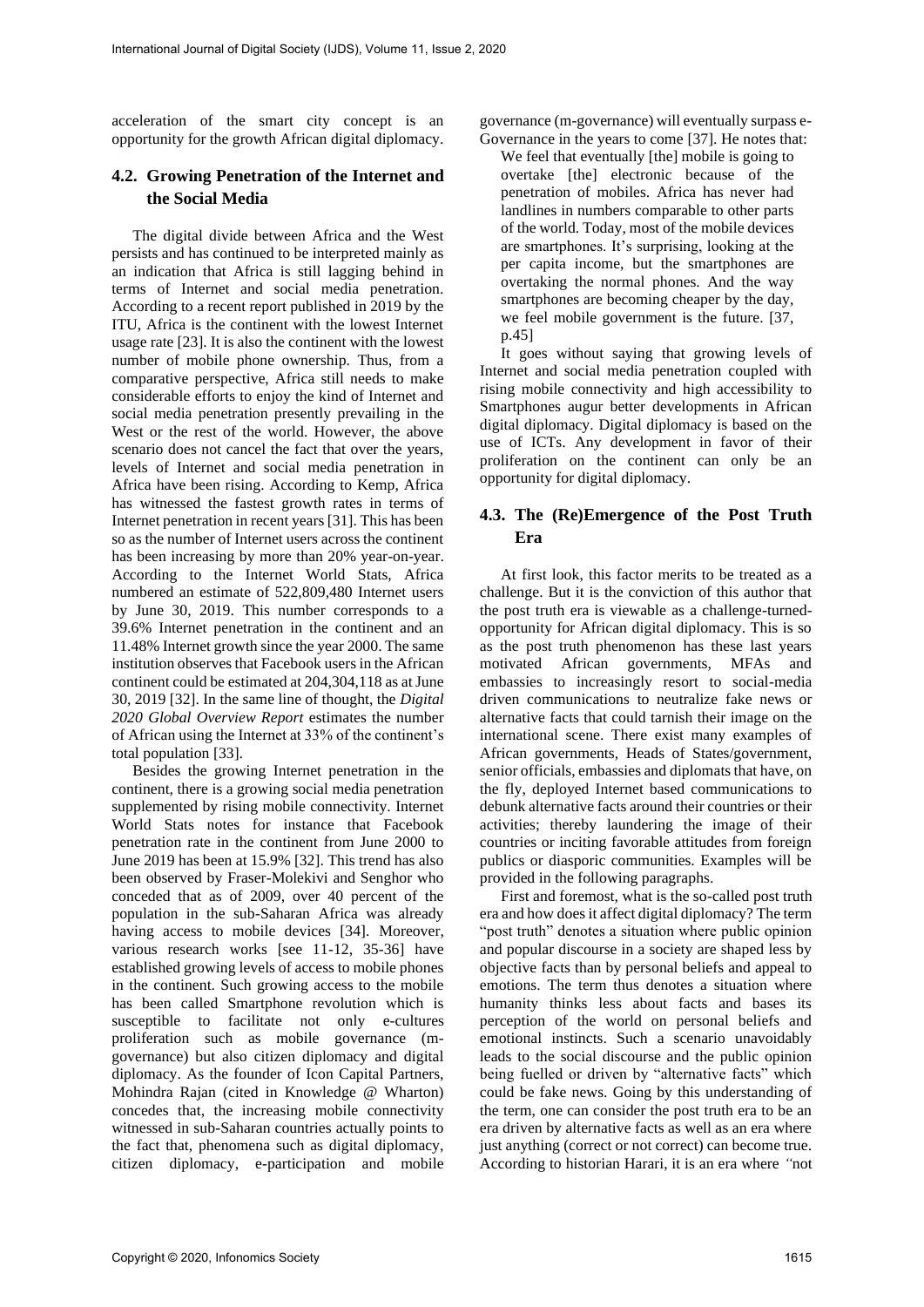just particular facts but entire histories might be faked" [38-39].

Post truth or alternative facts are in no way new to mankind since issues such as propaganda and misinformation have characterized human history. However, the present era has been branded a post truth one. This has mainly been because of the perceptible ways in which the ubiquity of the Internet and the social media has facilitated the explosion of alternative facts, fake news or post truths. Indeed, the digital age – in which we are – has through the explosion of the Internet and social media communications, blurred lines existing between truth and what should be considered false or faked. The great influx and volume of information available on an issue always make it difficult for information consumers to sort facts from alternative truths as well as what is provable from what is improvable. This has seriously affected the function of diplomats all over the world as well as in Africa. The post truth era has for instance motivated diplomats to get ahead of events and to respond to alternative truths/facts in real time. Such an era also forces or warrants MFAs, embassies and foreign policy professionals to react to events (particularly fake news) on the fly to limit damages and protect the image of their countries or institutions in the national or international scene.

In Africa, many governments and MFAs have at various given circumstances resorted to such prompt social media-assisted approaches to neutralize fake news susceptible to damage the image of their countries or institutions on the international scene. During the recent wave of xenophobic attacks on foreign nationals in South Africa for instance, most African diplomats deployed social Facebook and WhatsApp-based communications to counter the various waves of fake news and disinformation that aimed to exaggerate South Africans' xenophobic attacks and cause violent retaliations from African communities that were affected by these attacks. South African President Cyril Ramaphosa for instance has led many social media-based efforts to patch up the image of his country on the African continent and protect foreign investment.

In early 2019, the Nigerian separatist group Indigenous People of Biafra (IPOB) launched an online propaganda campaign christened "Stop Christian Killing". This propaganda campaign which was based on false allegations of a Christian genocide in Northern Nigeria, caught the attention of the Nigerian government [40-41]. The latter reacted swiftly through both offline and online communications destined to the international community and countered the false allegations. The Nigerian government's move was aimed at laundering its image and that of Nigeria on the international scene. A similar situation occurred in Cameroon in 2018 when a separatist group called Ambazonia Defense Force deployed a variety of Twitter and Facebook based communication claiming that the Cameroonian army is using untold violence against Anglophone civilians in the English speaking zones of the country [42-43]. The group used its Twitter and Facebook accounts to disseminate gory images of presumed Cameroonian men in uniform summarily executing unarmed civilians and burning down entire villages in the Anglophone zones of the country. The Cameroonian government reacted through online platforms such as Facebook and WhatsApp to debunk the claims and give its own version of the story to the international community and the Cameroonian Diaspora all over the world. Thus, the post truth era has been a challenge-turned-opportunity for digital diplomacy in Africa.

#### **5. Conclusion**

From many indications, the future of African digital diplomacy is not as bleak as an Afro-pessimist observers may want the world to believe. The low levels of Internet and social media penetration, the poor digital diplomacy policies and the prevalent second level digital divide between African diplomats and their counterparts from the west strongly suggest that virtual diplomacy in the continent may not be as advanced as it is in western climes. However there exist a handful of concrete proofs which also suggest that African governments, MFAs and diplomatic missions are increasingly seeing the need to embrace more sophisticated forms of digital diplomacy. The current COVID-19 pandemic has obliged many of these African governments, MFAs and diplomatic missions to rethink their attitude towards digital diplomacy. The pandemic has in effect, forced them to leapfrog into an era of digital diplomacy where they are increasingly compelled to go beyond the usual "novice-culture" of just creating websites and Facebook or Twitter accounts that are poorly designed, irregularly updated and irregularly used for the purpose of engaging with foreign publics and Diasporic communities. The COVID-19 pandemic coupled with the acceleration of the smart society concept has plunged them into the pool of digital diplomacy, and overnight, the world saw how African Heads of governments, senior officials and diplomats *mano militari* scrambled to make such paradigms as virtual bi/multilateral meetings as well as teleconferencing common idioms and conventional tools in their practice of diplomacy. The adoption of lockdowns and social distancing policies as a result of the outbreak of the COVID-19 pandemic forced African countries' embassies to seriously think of rooting the bulk of their routine in the use of ICTs. Thus, in such a short span of time, many African countries embraced WhatsApp-based approaches as well as other Internet-based tools to attend to their citizens' needs.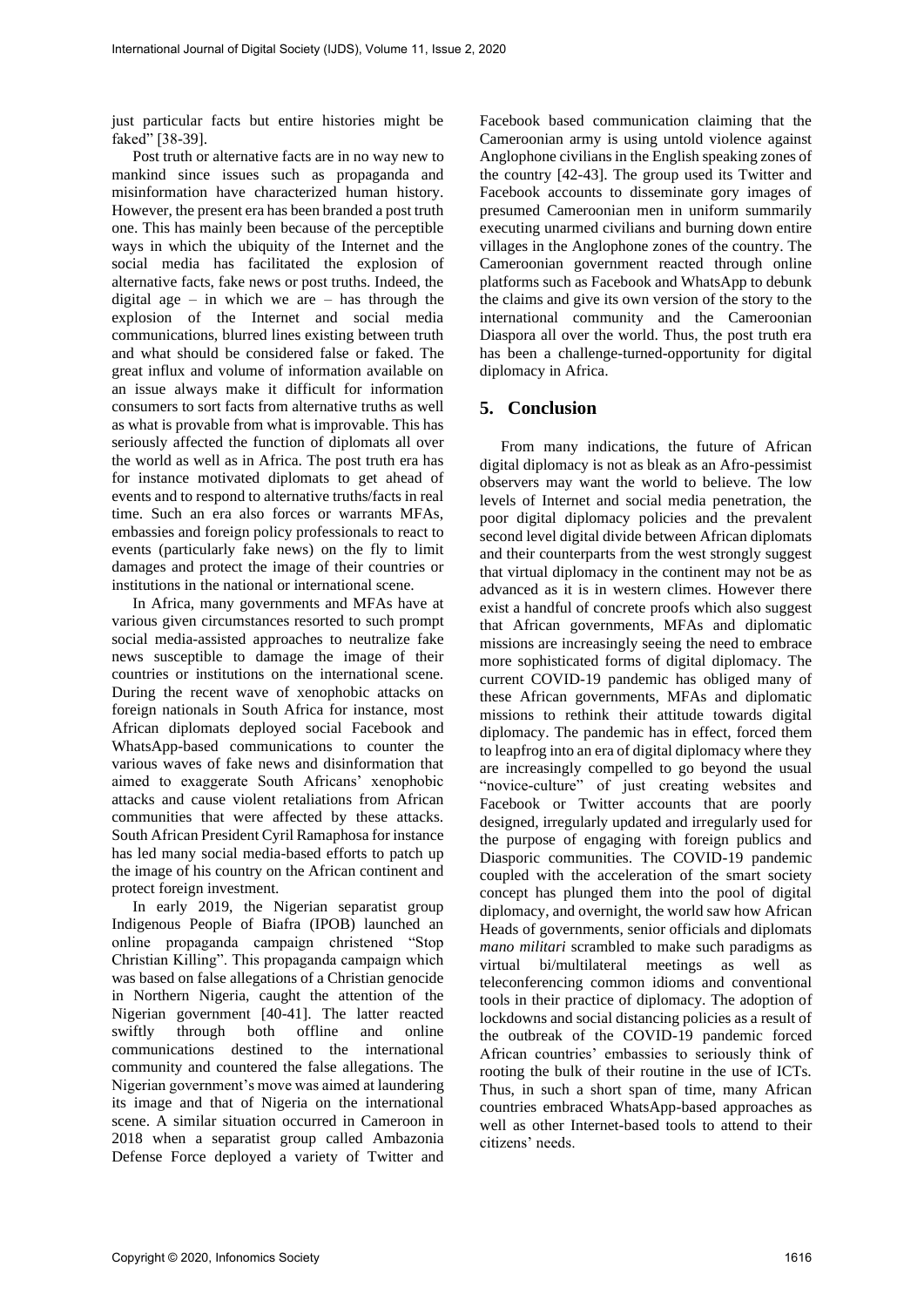In the same way, the COVID-19 pandemic sparked a revolution in African digital diplomacy, the present post truth era has come to force African governments, MFAs and embassies to be more disposed to deploy Twitter, Facebook or WhatsApp-based communications in view of neutralizing online fake news or disinformation and ultimately laundering their image before foreign publics and Diasporic communities. These last years, African embassies and MFAs have, on the fly, debunked fake news and sought to give their own perspectives on controversial issues using Facebook or Twitter-assisted communications. All these changes are positive developments which augur good or better days for digital diplomacy on the African continent. However, there is still need to set better mechanisms that will enable the continent's digital diplomacy to flourish and be as laudable as the one observed in the West.

From many indications, African diplomats have *mano militari* leapfrogged into an era of more sophisticated forms of digital diplomacy without a robust planning. The major innovation in their digital diplomacy practices has mainly be transition from physical conferencing to virtual conferencing. There is therefore need for them to envisage digital diplomacy beyond this form of e-diplomacy. This entails proper training of diplomats (senior MFAs and embassies' staffers) in digital diplomacy through short-term capacity building initiatives. Such shortterm initiatives may equip diplomats already serving at embassies or MFAs with ready-to-deploy aptitudes. The introduction of digital diplomacy courses in universities should also be envisaged. Such courses have the potential of molding new generations of aspiring diplomats so that they be acquainted with the most recent currents in the field of diplomacy as a whole.

In addition to training, there is need to encourage research in digital African diplomacy as well as collaboration between African diplomats and digital diplomacy scholars. It is more and more axiomatic that African digital diplomacy is still a less explored path. Most scholars have devoted their attention to western digital diplomacy. Various aspects of the phenomenon in Africa – notably digital fluency among African diplomats, citizen diplomacy's impact on African countries' foreign policy and the like – are still not fully understood. Only well administered research can help address the many gaps in knowledge related to the field. Thus, African countries should sufficiently invest in research in this field. At least, they should work with (African) digital diplomacy academics and digital diplomacy experts in the development of their foreign policies. This will mean adopting an "open policy formation" rather than an absolute top-bottom approach to policy formation. By the "open policy formation" approach, digital diplomacy experts and scholars will be brought into the African states foreign policy-making. By such approach to foreign policy making, African governments will need to see these external entities (digital diplomacy experts and scholars) as relevant sources of expertise from which they can tap to develop an innovative policy and philosophy of work within theirs MFAs and embassies.

#### **6. References**

[1] Hocking B. and Mellisen, J. (2015). *Digital Diplomacy in the Digital Age*. The Hague: Clinhendeal Institute.

[2] Al-Muftah, H. et al (2018). Factors, Influencing e-Implementation: Relationships Using Interpretive Structural Modeling. *Government Information Quarterly*, 35(3), pp. 502-514.

[3] Melissen, J. (2005). The New Diplomacy: Between Theory and Practice. In Melissen Jan (ed), *The New Public Diplomacy. Soft Power in International Relations*, (pp.3- 27), Hampshire: Palgrave Macmillan.

[4] Porter, R. (2019). What is Smart City Development. *Africa Housing News*. Retrieved June 20, 2020 from https://africahousingnews.com/2020/01/29/what-is-smartcity-development/

[5] Flanagan, M. (2015). 'Foreword'. In *Digital Diplomacy & the # G8*. (p.2-3), London: Portland.

[6] Heinbecker, P. and S. Palamah. (2013). *Constructive Powers Initiative: Internet Governance, Cyber Security and Digital Diplomacy*, Toronto: CIGI.

[7] Netherlands, Institute of International Relations (2015). *Diplomacy in the Digital Age. Clingedael Report.* The Hague: Clingendael Institute.

[8] O.S. Adesina (2017). Foreign Policy in an Era of Digital Diplomacy. *Cogent Social Sciences*, 3, pp. 1-13.

[9] N.E. Nweke (2012). Diploamcy in Era of Digital Governance: Theary and Impact. *Information and Knowledge Management*, 2(3), pp.22-26.

[10] Mvai, C. (2019). Africa: Smart Cities to Drive Urbanization. *News Times,* October 31, edition, pp.45-56.

[11] Manor, I. (2016). Are we there yet: Have MFAs Realized the Potentials of Digital Diplomacy? Results from a Cross National Comparison. *The Diplomacy and Foreign Policy* 1(2), pp.1-26.

[12] Endong, F.P.C. (2018). Social Media Networking and the Future of Public Diplomacy in Africa: Insight from Recent Research and Case Studies. In Swati Bute (Ed), *Media diplomacy and its evolving role in the current geopolitical climate*, (115-137), Hershey, PA: IGI Global.

[13] Manor, I. (2018). *The Digitization of Public Diplomacy*. Cham: Palgrave.

[14] Kampf, R., Manor, I. & Segev, E. (2015). Digital Diplomacy 2.0? A Cross-national Comparison of Public